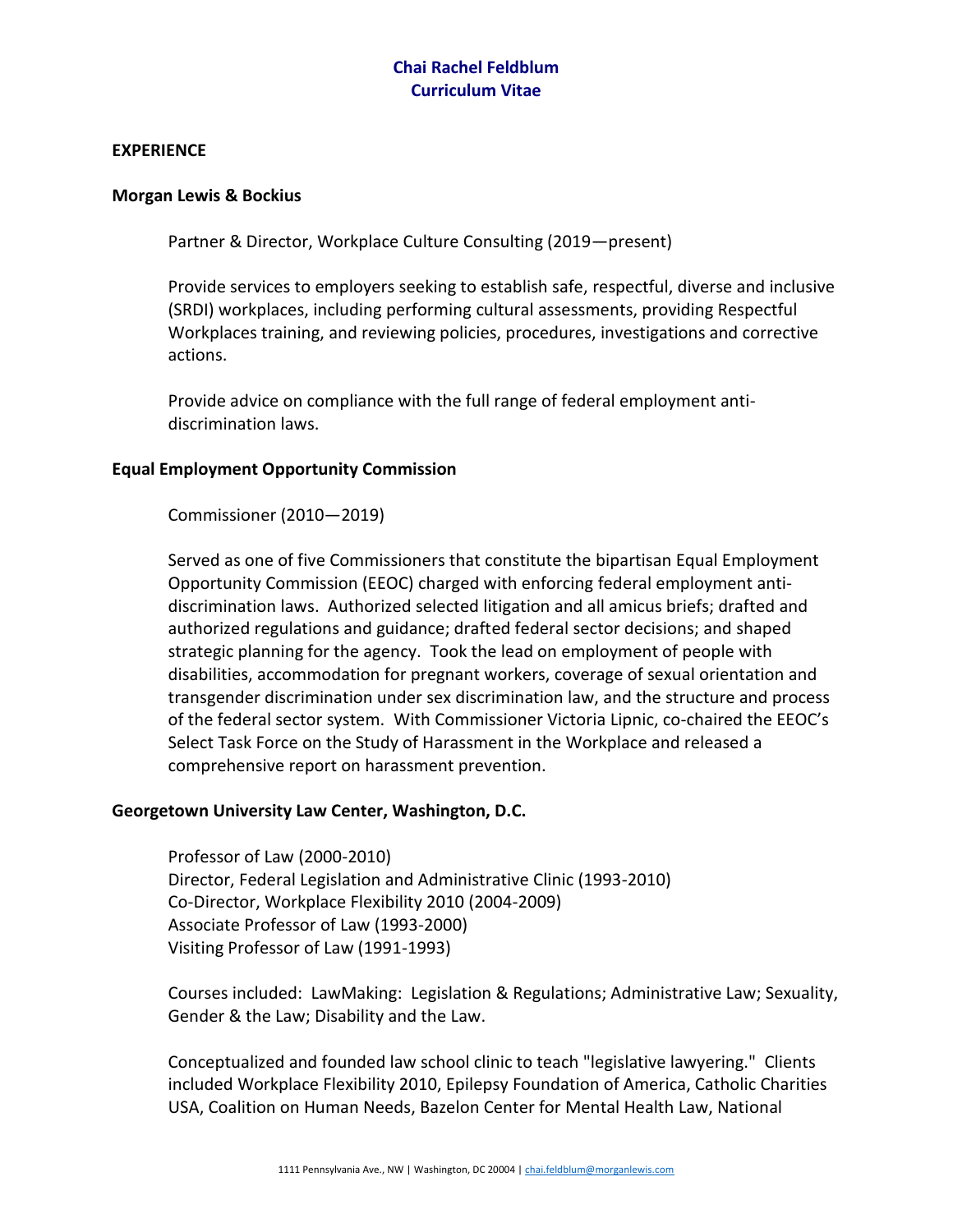Disability Rights Network, National Association of People with AIDS, and Family Violence Prevention Fund. A significant amount of the legislative and regulatory work focused on labor and employment issues.

Conceptualized, founded and co-directed Workplace Flexibility 2010, a public policy project on workplace flexibility that sought to achieve consensus between employee and employer advocates. (An Alfred P. Sloan Foundation Initiative)

### **American Civil Liberties Union**

**Legislative Counsel, ACLU AIDS Project (1988-91)**. Responsible for legal analysis and development of legislation regarding people with disabilities, including people with AIDS. Served as principal legal counsel for the disability community during passage of the Americans with Disabilities Act of 1990.

### **AIDS Action Council**

**Director of Legal Research (1987-88)**. Developed legislation and policy analyses regarding various AIDS-related issues.

#### **United States Supreme Court**, **The Honorable Harry A. Blackmun**

Law Clerk (1986-87)

## **Federal Court of Appeals for the First Circuit, The Honorable Frank M. Coffin**

Law Clerk (1985-86)

#### **Summer Associate, Covington & Burling**

Summer 1984: Wrote memoranda on various issues, including legal challenges to single-sex institutions and judicial review of administrative decisions.

#### **Summer Associate, Gallagher, Evelius & Jones**

Summer 1983: Extensive work on health issues; analyzed new Medicare regulations; developed revised physician contracts for a major hospital.

#### **Legislative Assistant, Congresswoman Barbara Mikulski**

1981-82: Responsible for Health and Environment Subcommittee work; developed legislative strategies; prepared materials, amendments, testimony.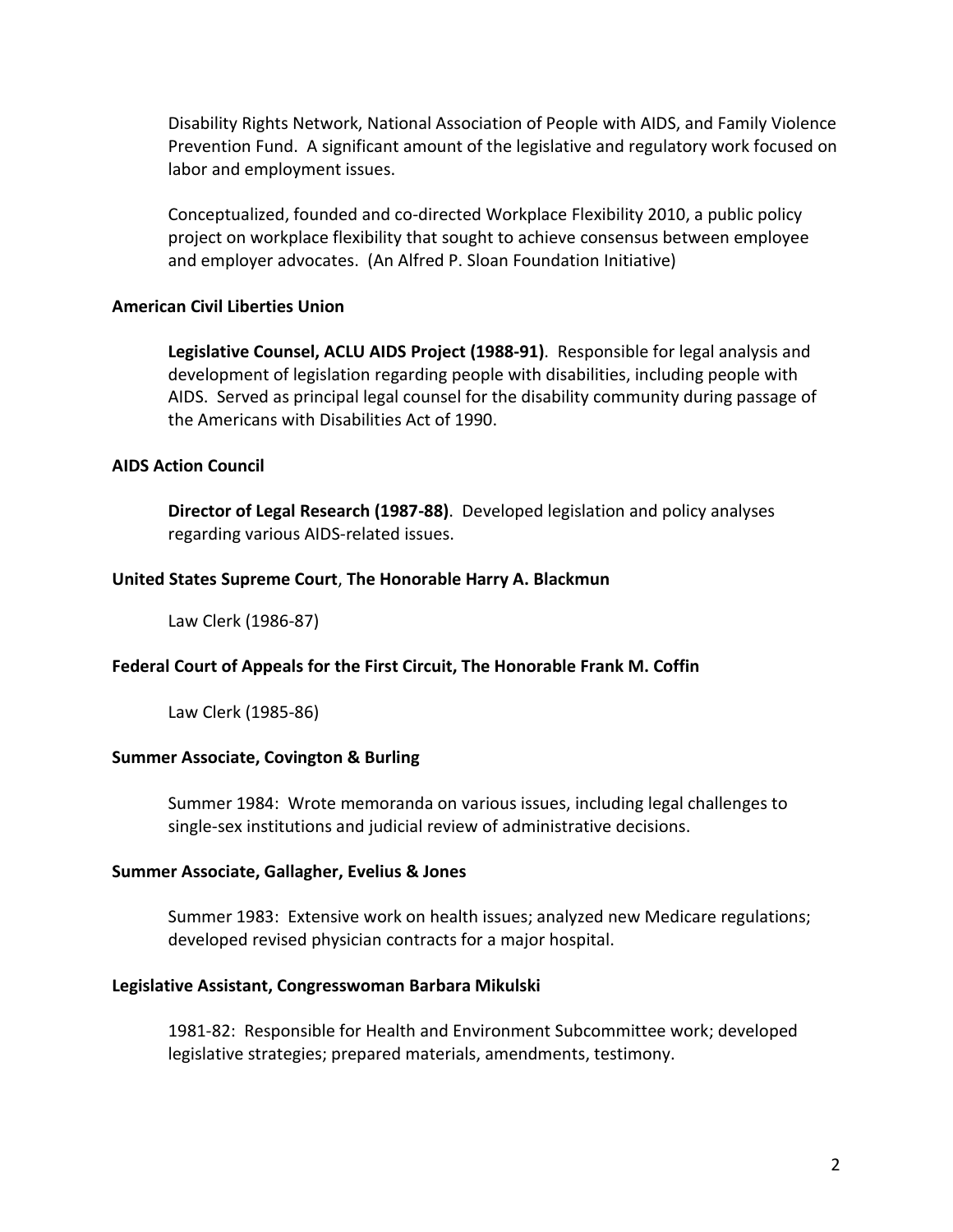### **Legislative Assistant, Congresswomen's Caucus**

1980-81: One-year Revson Congressional Fellow; special responsibility for health issues; developed legislation and lobbying strategies.

### **Project Coordinator, Population Resource Center**

1979-80: Lobbied for increased funding for biomedical research, family planning, and social science research.

### **EDUCATION**

**HARVARD LAW SCHOOL**, Cambridge, Massachusetts

J.D., 1985 Harvard Law Review, Board of Editors Journal on Legislation, Notes Editor; Staff Ames Moot Court Competition, Member, Winning Team; Semi-final Round -- Awarded "Best Oralist" Women's Law Association, President; Board Member Faculty-Student Committee on the Library Research Assistant, Professor Laurence Tribe

Graduated *Magna Cum Laude* Awarded Sears Prize (Awarded to top two students in second year class)

**BARNARD COLLEGE**, New York, N.Y. B.A., Ancient Studies, 1979 *Summa Cum Laude*; Senior Thesis with Honors; Phi Beta Kappa

## **BOOKS, ARTICLES, CHAPTERS, AND MONOGRAPHS**

*Religious Liberty and LGBTQI Rights: Finding the Right Balance, The Ruth Bader Ginsburg Lecture,* Thomas Jefferson Law Review, Vol. 41, No. 2 (2019)

*Convincing CEOs to Make Harassment Prevention a Priority,* Harvard Business Review (November 2018) (with Sharon Masling)

*Breaking the Silence*, Harvard Business Review (January 2018) (with Commissioner Victoria Lipnic)

*Report of the Co-Chairs of the Select Task Force on the Study of Harassment in the Workplace,* with Commissioner Victoria Lipnic, Equal Employment Opportunity Commission (2016)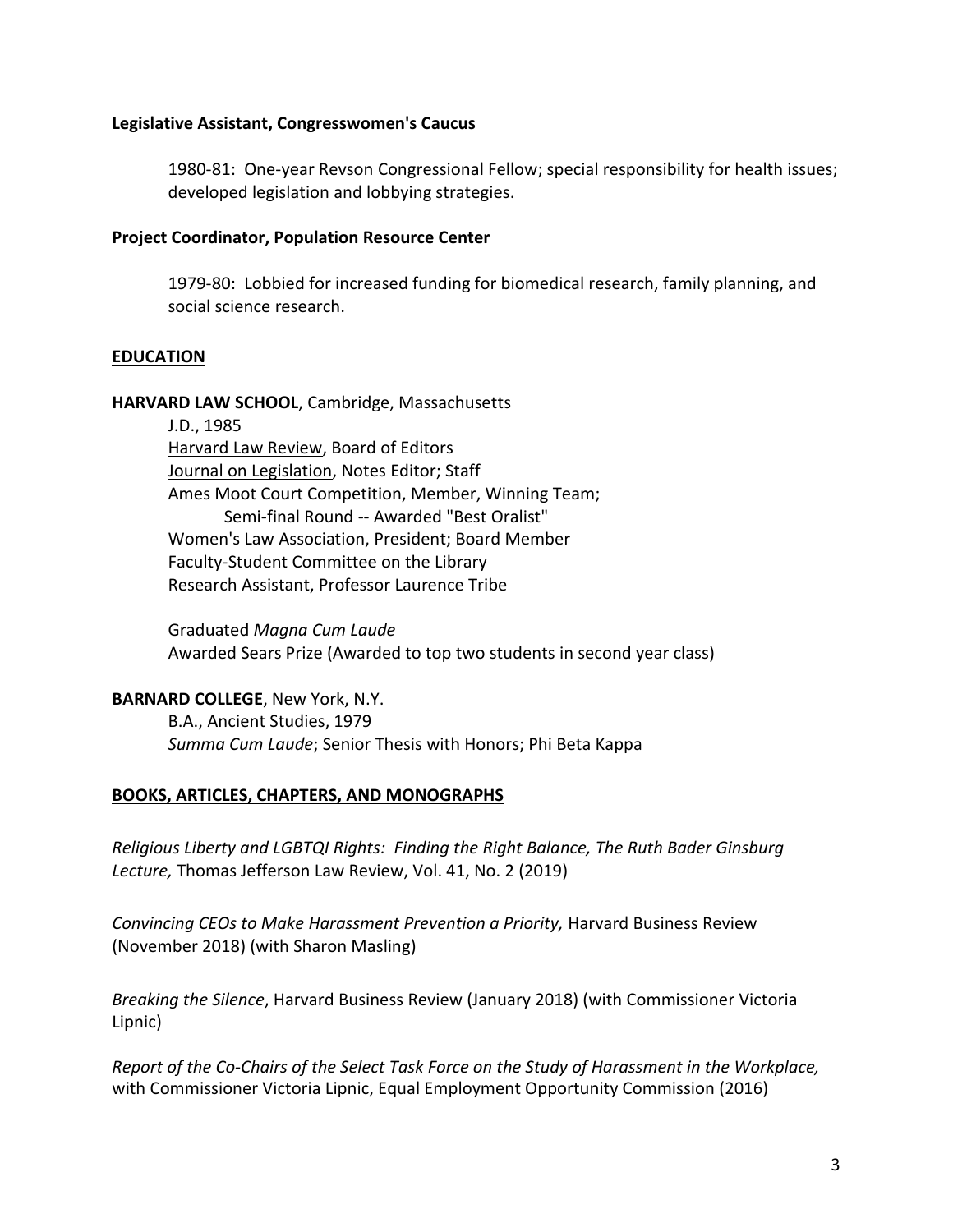*Keynote Address: Gender Equity in the 21st Century,* Vol XVIII RICHMOND JOURNAL OF LAW AND THE PUBLIC INTEREST, 417 (2015)

*Law and Culture in the Making of* Macy v. DOJ, in C.M. Duffy (ed), GENDER IDENTITY, SEXUAL ORIENTATION, AND GENDER EXPRESSION IN THE WORKPLACE: A PRACTICAL GUIDE, BNA Press (2013)

*Law, Policies in Practice and Social Norms: Coverage of Transgender Individuals under Sex Discrimination Law,* 14 WAYNE STATE LAW REVIEW 1 (2013)

*Workplace Flexibility 2010: Reflections on Working with Corporations,* 36 N.Y.U. REV. L. & SOC. CHANGE 147-169 (2012)

*In Memoriam, Following in Paul Miller's (Very Large) Footsteps,* 86 WASH. L. REV. 702-703 (2011)

*The Moral Values Project*, in MORAL ARGUMENT, SEXUAL MINORITIES, AND THE PUBLIC GOOD: ADVANCING THE DEBATE, Rowman & Littlefield/Lexington (2009)

*Policy Challenges and Opportunities for Workplace Flexibility: The State of Play in 2008*, in A. Booth and A. Crouter (eds.), WORK-LIFE POLICY, Urban Institute Press (2009)

*Moral Conflicts and Conflicts of Liberty,* in SAME-SEX MARRIAGE AND RELIGIOUS LIBERTY, Rowman & Littlefield (2008)

*The ADA Amendments Act of 2008,* 13 TEX. J. C.L. & C.R. 187-240 (2008) (with Kevin Barry & Emily A. Benfer)

Chai R. Feldblum, Carlos A. Ball, Suzanne Goldberg, Mark Chopko, Amy Wax, Jonathan Rauch, Nancy Polikoff & Robin West, Symposium Transcript, *Rights & Wrongs: Morality in the Gay Marriage Debate,* 9 GEO. J. GENDER & L. 337-377 (2008).

*Moral Conflict and Liberty: Gay Rights and Religion*, 72 BROOKLYN L. REV. 61 (2007)

*The Moral Values Project: Deploying Moral Discourse for LGBT Equality*, National Gay and Lesbian Task Force Foundation Monograph (2006)

*The Right to Define One's Own Concept of Existence: What* Lawrence *Can Mean for Intersex and Transgender People*, 7 GEO. J. ON GENDER & L. 115 (2006)

Chai R. Feldblum et al., *Panel Two: Living with Lawrence,* 7 GEO. J. GENDER & L. 299-329 (2006).

*LawMaking: A Case Study of the Family and Medical Leave Act* (with Robin Appleberry), in THE WORK-FAMILY HANDBOOK: MULTIDISCIPLINARY PERSPECTIVES, METHODS AND APPROACHES, edited Marcie Pitt-Catsouphes, Ellen Ernst Kossek and Stephen Sweet, Mahwah NJ: Lawrence Erlbaum (2006)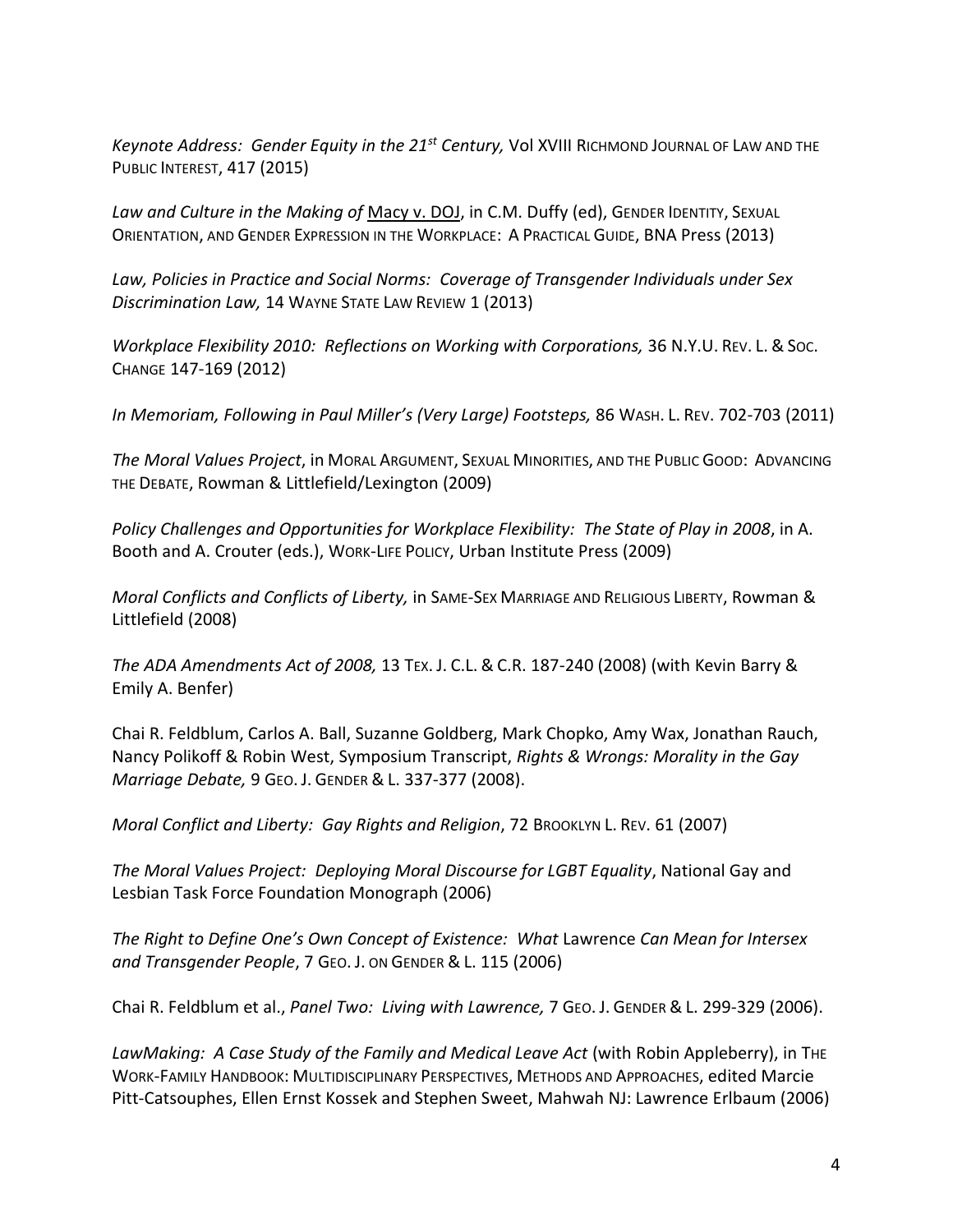Chai R. Feldblum, Sharona Hoffman, Paul Steven Miller & Michael Stein, *The Definition of Disability in the Americans With Disabilities Act: Its Successes and Shortcomings,* 9 Emp. Rts. & Emp. Pol'y J. 473-498 (2005).

*Gay is Good: The Moral Case for Marriage Equality and More*, 17 YALE JOURNAL OF LAW AND FEMINISM 139 (2005)

*The Joy of Teaching Legislation*, 7 NYU Journal of Legislation and Public Policy 31 (2003-2004) and *Teaching Legislation: A Conversation*, 7 NYU JOURNAL OF LEGISLATION AND PUBLIC POLICY 31 (2003-2004)

*The Art of Legislative Lawyering and the Six Circles Theory of Advocacy*, 34 MCGEORGE LAW REVIEW 785 (2003)

*Rectifying the Tilt: Equality Lessons from Religion, Disability, Sexual Orientation and Transgender*, 54 MAINE LAW REV. 159 (2003)

*Gay Rights*, *in* THE REHNQUIST COURT, JUDICIAL ACTIVISM ON THE RIGHT 129 (Herman Schwartz ed., 2002).

*The Limitations of Liberal Neutrality Arguments in Favor of Same-Sex Marriage*, LEGAL RECOGNITION OF SAME-SEX PARTNERSHIPS: A STUDY OF NATIONAL, EUROPEAN AND INTERNATIONAL LAW 55 (Hart Publishing 2002)

*Gay People, Trans People, Women: Is It All About Gender?,* 17 NEW YORK LAW SCHOOL JOURNAL OF HUMAN RIGHTS 623 (2000)

*The Definition of Disability Under the Americans with Disabilities Act: What Happened, Why, and What Can We Do About It?* 21 BERKELEY JOURNAL ON LABOR AND EMPLOYMENT LAW 91 (2000)

*The Federal Gay Civil Rights Bill: From Bella to ENDA* in CREATING CHANGE: SEXUALITY, PUBLIC POLICY, AND CIVIL RIGHTS, ed. U. Vaid, J. D'Emilio & W. Turner (2000)

*A Progressive Moral Case for Same-Sex Marriage*, 7 TEMPLE CIVIL AND POLITICAL LIBERTIES REVIEW 485 (1998)

*The Moral Rhetoric of Legislation*, 72 NEW YORK UNIVERSITY LAW REVIEW 992 (1997)

The Clinton Administration and the Americans with Disabilities Act, THE CONTINUING STRUGGLE: CIVIL RIGHTS AND THE CLINTON ADMINISTRATION, with Sharon Perley, Citizens' Commission on Civil Rights (C. Yu & N. Taylor eds. 1997)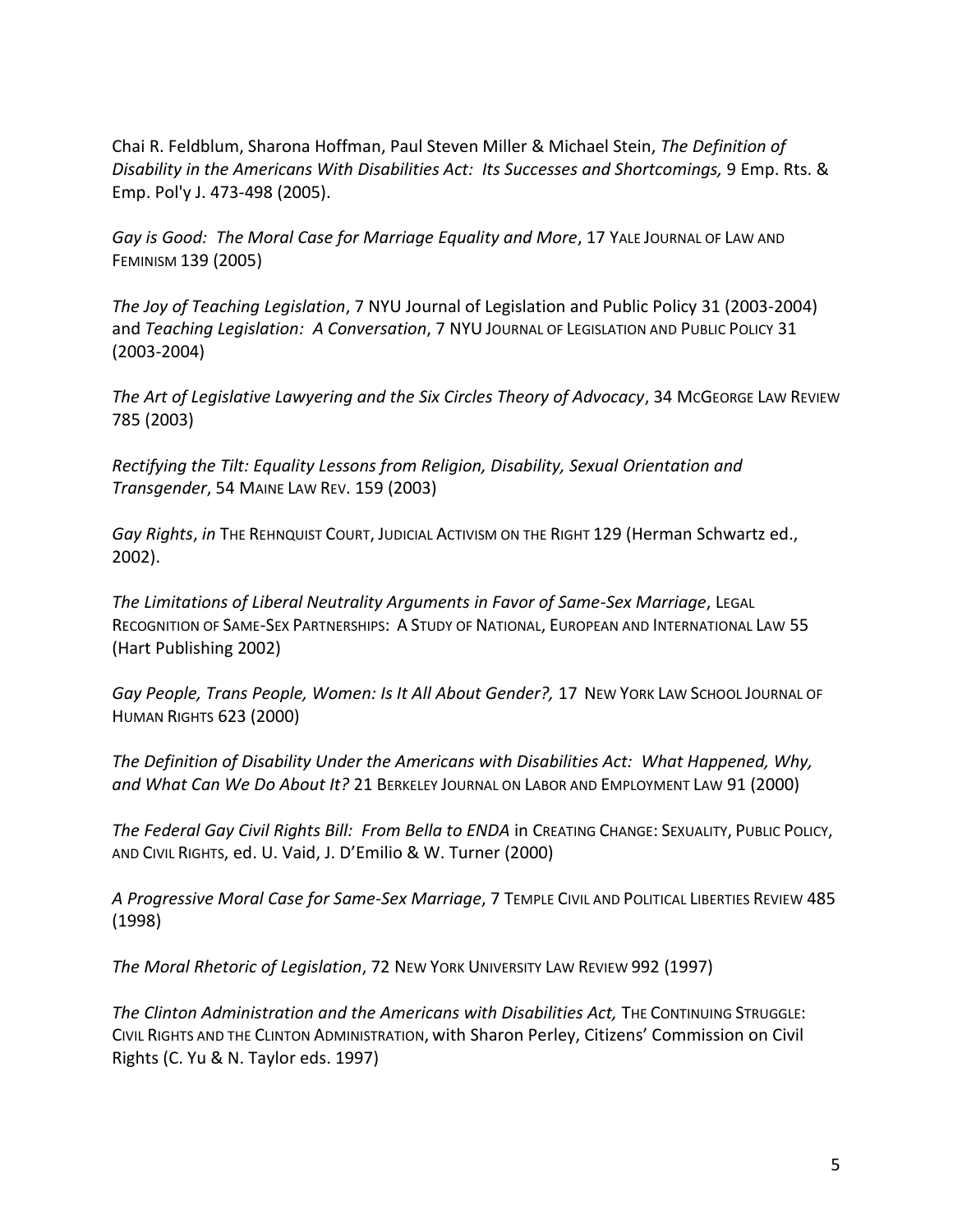*The (R)evolution of Physical Disability Anti-Discrimination Law: 1976-1996,* 20 MENTAL AND PHYSICAL DISABILITY LAW REPORTER, 613 (1996)

*Sexual Orientation, Morality, and the Law: Devlin Revisited*, 57 UNIVERSITY OF PITTSBURGH LAW REV 327 (1996)

*Implementation of the ADA: The Employment Sector*, IMPLEMENTING THE AMERICANS WITH DISABILITIES ACT, Milbank Memorial Fund (J. West ed. 1996)

*Entities Covered by Federal Disability Discrimination Laws*; *Essential Functions*; and *Medical Examinations and Inquiries Regarding Disabilities*, in Robert L. Burgdorf, Jr., DISABILITY DISCRIMINATION IN EMPLOYMENT LAW, Bureau of National Affairs, Spring 1996

*The Employment Non-Discrimination Act*, NEW CHALLENGES: THE CIVIL RIGHTS RECORD OF THE CLINTON ADMINISTRATION, with Stephen Curran, Citizens' Commission on Civil Rights (C. Yu & W. Taylor eds. 1995)

*Antidiscrimination Requirements of the ADA*, IMPLEMENTING THE AMERICANS WITH DISABILITIES ACT: RIGHTS AND RESPONSIBILITIES OF ALL AMERICANS (L. Gostin & H. Beyer eds. 1992)

*Workplace Issues: HIV and Discrimination*, AIDS AGENDA: EMERGING ISSUES IN CIVIL RIGHTS (N. Hunter & B. Rubenstein eds. 1992)

*Disability Antidiscrimination Laws and HIV Testing of Health Care Providers,* COURTS, HEALTH SCIENCE & THE LAW 136 (Summer 1991)

*Medical Examinations and Inquiries Under the Americans with Disabilities Act: A View from the Inside*, 64 TEMPLE LAW REVIEW 521, The Americans with Disabilities Act Symposium (1991)

*A Response to Gostin: The HIV-Infected Health Care Professional*, 19 LAW, MEDICINE AND HEALTH CARE 1, 128-133 (1991)

*Employment Requirements of the Americans with Disabilities Act*, THE AMERICANS WITH DISABILITIES ACT: FROM POLICY TO PRACTICE, Milbank Memorial Fund (J. West ed. 1991)

*The Americans with Disabilities Act: Definition of Disability*, 7 THE LABOR LAWYER 11 (Winter 1991)

*Challenges Posed by the AIDS Epidemic*, LOST OPPORTUNITIES, Report of the Citizen's Commission on Civil Rights, 1991

*Federal Legislation Protecting Civil Rights of People with AIDS*, in AIDS AND THE COURTS, ABT Books, 1990.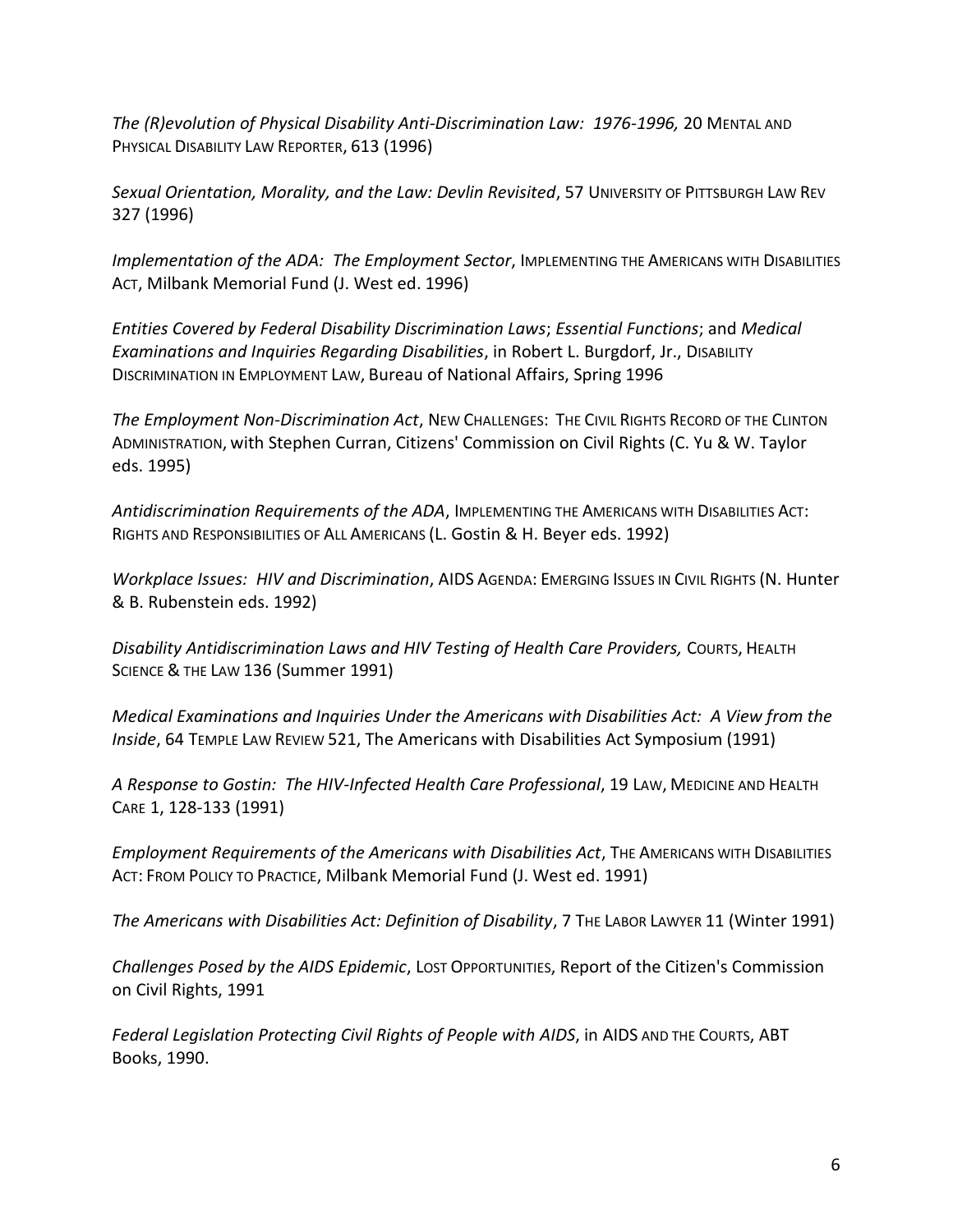*AIDS and HIV Infection*, ONE NATION INDIVISIBLE, Report of the Citizen's Commission on Civil Rights, April 1989

*The Civil Rights Restoration Act of 1988: Coverage of AIDS and HIV Infection,* ACLU AIDS Project, June 1988

*The Fair Housing Amendments Act of 1988*, ACLU AIDS Project, March 1989

*Legal Challenges to All-Female Organizations*, with N. Krent and V. Watkin, 21 HARVARD CIVIL RIGHTS-CIVIL LIBERTIES LAW REVIEW 171 (1986)

Note, *Home Health Care for the Elderly*, 22 HARVARD JOURNAL ON LEGISLATION 193 (1985)

Case Comment, *Lynch v. Donnelly*, 98 HARVARD LAW REVIEW 174 (1984)

## **Selected U.S. Supreme Court Briefs**

*Brief of the National Lesbian and Gay Law Association et al. as Amici Curiae in Support of Petitioners*, Lawrence v. Garner, No. 02-102 (U.S. Jan. 16, 2003).

*Brief for the Respondent*, Chevron U.S.A. v. Echazabal, No. 00-1406 (U.S. Feb. 1, 2002).

# **Selected Congressional Testimony**

*Sexual Harassment at the Department of Interior*, *Hearing Before the House Committee on Natural Resources, Subcommittee on Oversight and Investigations*, October 30, 2019 (Statement of Chai R. Feldblum)

*Equal Employment Opportunity Commission: Hearing Before the S. Comm. on Health, Educ., Labor, & Pensions*, 111th Cong., Nov. 19, 2009 (Statement of Chai R. Feldblum)

*Leading by Example: Making Government a Model for Hiring and Retaining Older Workers: Hearing Before the S. Spec. Comm. on Aging*, 110th Cong., Apr. 30, 2008 (Statement of Chai R. Feldblum) (CIS-No.: 2009-S141-7).

*Roundtable Discussion: Determining the Proper Scope of Coverage for the Americans with Disabilities Act: Hearing Before the S. Comm. on Health, Educ., Labor & Pensions*, 110th Cong., July 15, 2008 (Statement of Chai R. Feldblum) (CIS-No.: 2010-S431-24).

*Restoring Congressional Intent and Protections Under the Americans with Disabilities Act: Hearing Before the S. Comm. on Health, Educ., Labor, & Pensions*, 110th Cong., Nov. 15, 2007 (Statement of Chai R. Feldblum) (CIS-No.: 2009-S431-17).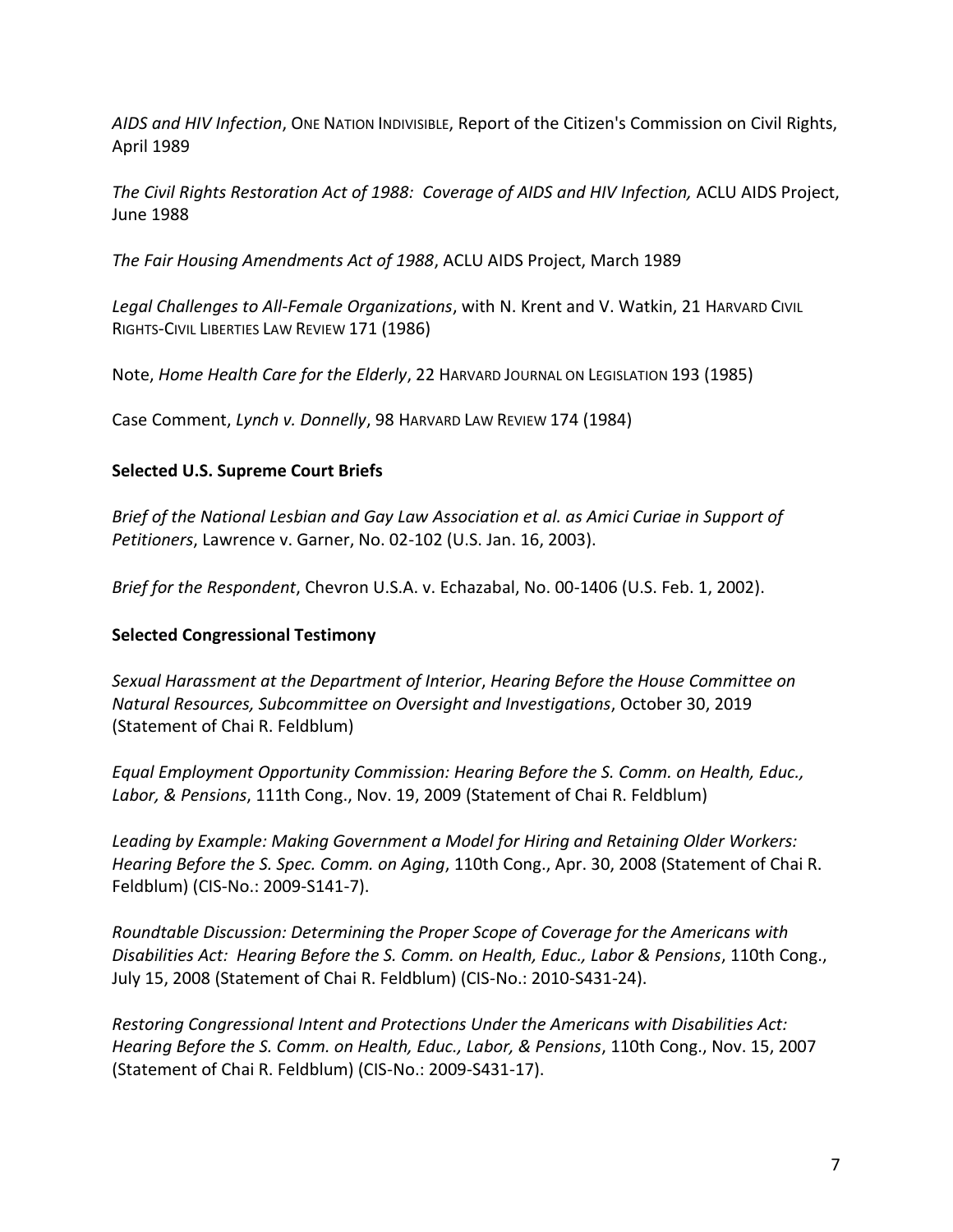*The ADA Restoration Act of 2007: Hearing Before the H. Subcomm. on Constitution, Civil Rights, & Civil Liberties of the H. Comm. on the Judiciary*, 110th Cong., Oct. 4, 2007 (Statement of Statement of Chai R. Feldblum) (CIS-No.: 2008-H521-9).

*Privacy in the Commercial World: Online Consumer Privacy Concerns: Hearing Before the H. Subcomm. on Commerce, Trade, & Consumer Prot. of the H. Comm. on Energy*, 107th Cong., Mar. 1, 2001 (Statement of Chai R. Feldblum) (CIS-No.: 2001-H361-19.1).

## **Selected Presentations (2018 forward)**

*Retrospectives on Labor & Employment Law*, Panel, College of Labor & Employment Lawyers Annual Program, New Orleans, LA (November 2019)

*Creating a Skills-Based Culture of Compliance & Respect*, NAVEX Global Virtual Conference (October 2019)

*#METOO 2.0*, Panel, PLI Employment Law Institute, New York, NY (October 2019)

*Aggressive Diversity and Inclusion: Initiatives Spurring Potential Litigation*, Panel, Corporate Counsel Women of Color Conference, Chicago. IL (September 2019)

*The #MeToo Reckoning: How Far We've Come and Where We Go from Here*, Panel, Civil Rights and Social Justice Section, American Bar Association Annual Conference (August 2019)

*Leadership Secrets: Laying Down the Law is Just the Start – Creating Safe, Respectful and Inclusive Workplaces*, Keynote, Powershift Summit, Washington. DC (July 2019)

*Post-#MeToo: Creating Safe, Respectful and Inclusive Workplaces*, Keynote, DRI, 2019 Employment and Labor Law Seminar, Phoenix, AZ (May 2019)

*The Past, Present and Future of EEO Law and Policies*, Keynote Interview with Michael Reiss, Pacific Coast Labor & Employment Law Conference, Seattle, WA (April 2019)

*Resetting Corporate Culture*, Panel, National Conference on EEO Law, ABA Section on Labor & Employment, EEO Committee, Coral Gables, FL (April 2019)

*Reflections on the ADA and Social Change*, Keynote, Disability Rights: Past, Present & Future, UDC Law School (March 2019)

*Changing Workplace Culture: Future Directions for the Jewish Community,* BBYO International Convention, Denver, CO (February 2019)

*Religious Liberty and LGBTQI Rights: Finding the Right Balance*, Named Lecture, 8th Annual Ruth Bader Ginsberg Lecture, Thomas Jefferson School of Law, San Diego, CA (February 2019)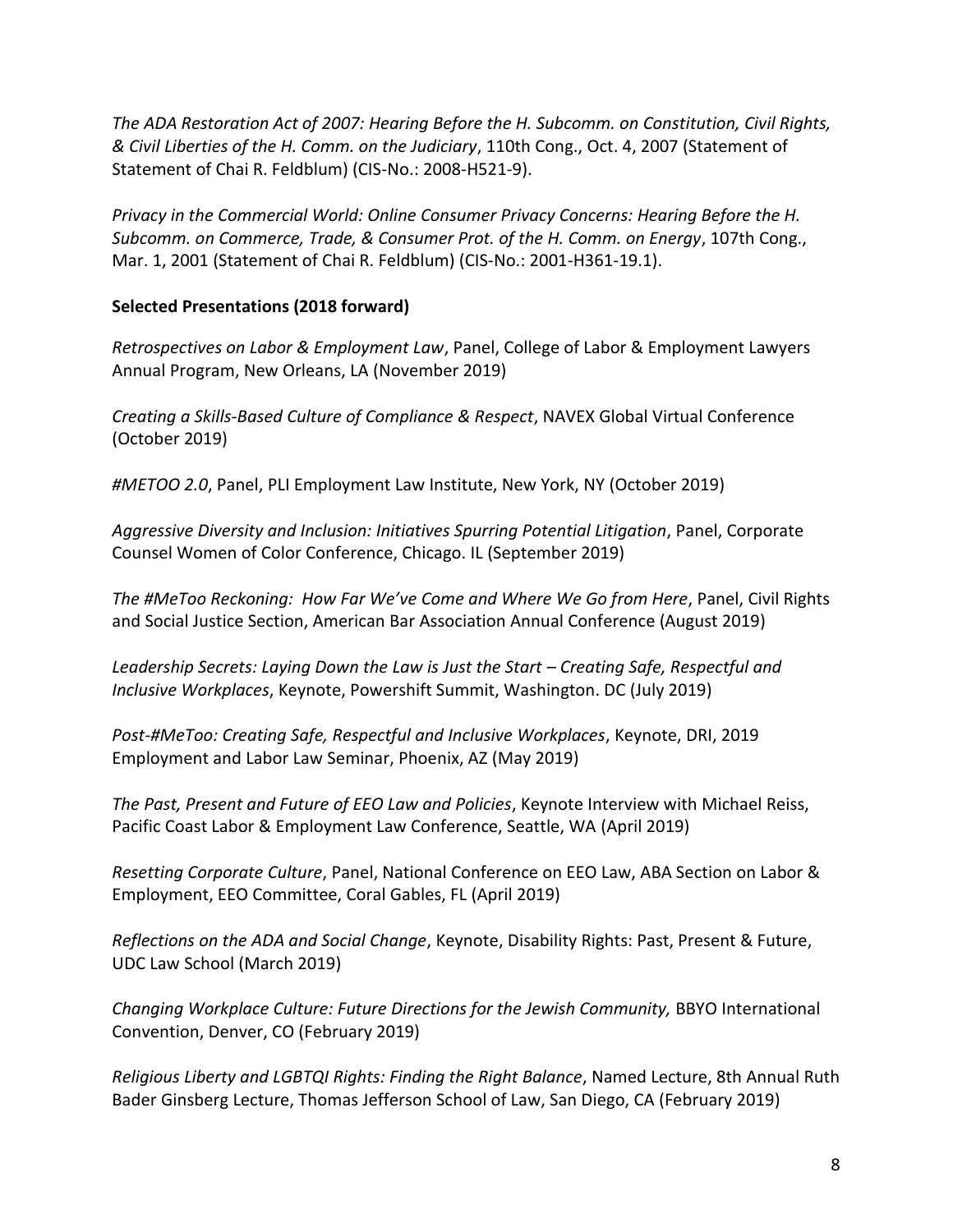*Power Shift: The View from the EEOC*, The Power Shift Summit 2.0: #MeToo and the Media One Year Later, Newseum Foundation, Washington, DC. (January 2019)

*Preventing Workplace Harassment: From Compliance to Culture Change*, NILG Webinar, Washington, DC (December 2018)

*The #MeToo Era and Respectful Workplaces*, Panel, HR Policy Association Fall Labor and Employment Conference, Washington, DC (November 2018)

*EEOC in the #MeToo Era*, Panel, ABA Section of Labor and Employment Law, 12th Annual Labor and Employment Law Conference, San Francisco, CA (November 2018)

*Creating and Maintaining an Exemplary Judicial Workplace*, Panel, 2018 Third Circuit Judicial Conference, Wilmington, DE (October 2018)

*New Pathways on Harassment Prevention: Lessons from the US*, Keynote, Employment Law Association Annual Conference, Toronto, Canada (October 2018)

*Seizing the #MeToo Moment: Converting Awareness Into Action*, Lecture, NYU School of Law, New York, NY (September 2018)

*#Metoo and Beyond Sexual Harassment*, Panel, Harvard Law School, Celebration 65: Raising Our Voices, Cambridge, MA (September 2018)

*Looking Forward on Employment Issues and the EEOC*, Navigating the Waves of Change, 2018 ILG National Conference, Anaheim, CA (August 2018)

*Employment Issues for the Federal Sector*, Plenary, FDR Annual Conference, Orland. FL (August 2018)

*#WeToo in the Legal Workplace*, Panel, Congressional Summit, National Association of Women Judges, Washington DC (July 2018)

*ADA: Yesterday, Today and Tomorrow*, Keynote, Protection and Advocacy Annual Conference, National Disability Rights Network, Baltimore MD (June 2018)

*Sexual Harassment in the Workplace: A View from the EEOC*, Keynote, Ogletree Deakins, Workplace Strategies, Phoenix, AZ (May 2018)

*Taking the Lead on Making Change*, Keynote, Jewish Community Partnership Leadership Gathering, Washington, DC (May 2018)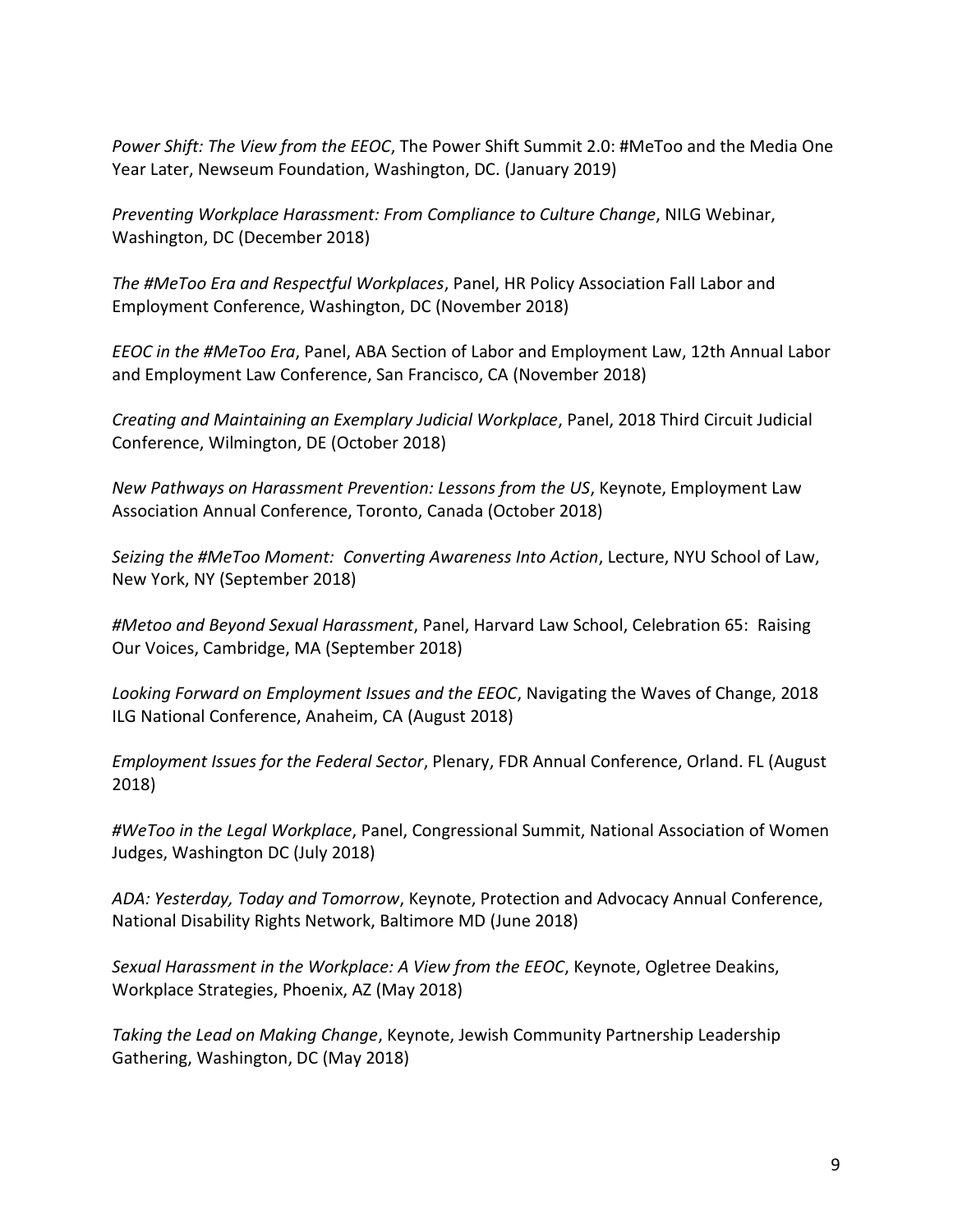*Sexual Harassment in the Workplace*, Keynote, AFL-CIO Lawyers Coordinating Conference, Atlanta, GA (May 2018)

*The Importance of Work and Disability Rights*, Named Lecture, Campbell Lecture, Ohio State Law School, Columbus, OH (April 2018)

*Labor and Employment Law in the Trump Administration*, Panel, 22nd Annual Corporate Counsel Institute, Georgetown Law, Washington, DC (March 2018)

*Facing the Challenge: Strengthening Federal Law and Policy*, Panel, Summit & Congressional Briefing, Addressing Sexual Harassment and Assault in the Workplace and Schools, Washington, DC (March 2018)

*Rebooting Harassment Prevention*, Keynote, Leadership Meeting, AFL-CIO, Washington, DC (February 2018)

## **OTHER ACTIVITIES**

| <b>Founder and Director, The Moral Values Project</b>                                                                                                                 | 2005-2010                 |
|-----------------------------------------------------------------------------------------------------------------------------------------------------------------------|---------------------------|
| Founded and directed a project aimed at deploying moral values in law and policy to<br>advance progressive understandings of sexuality, sexual orientation and gender |                           |
| Legislative Lawyer Consultant<br><b>National Gay and Lesbian Task Force</b>                                                                                           | 1999-2006                 |
| Served as legal advisor on federal legislative LGBT issues.                                                                                                           |                           |
| <b>Legislative Lawyer Consultant</b><br><b>Human Rights Campaign</b>                                                                                                  | 1993-1998                 |
| Served as legal advisor for federal legislative gay-rights and HIV/AIDS issues                                                                                        |                           |
| <b>Grantee, Stonewall Community Foundation</b>                                                                                                                        | 1993-1994                 |
| Developed legal strategies to advance equal protection law for gay people                                                                                             |                           |
| <b>Legal Director</b><br><b>Campaign for Military Service (Consultant)</b>                                                                                            | February 1993-August 1993 |
| Developed legal strategies and policies to lift the ban on gay people in the military                                                                                 |                           |